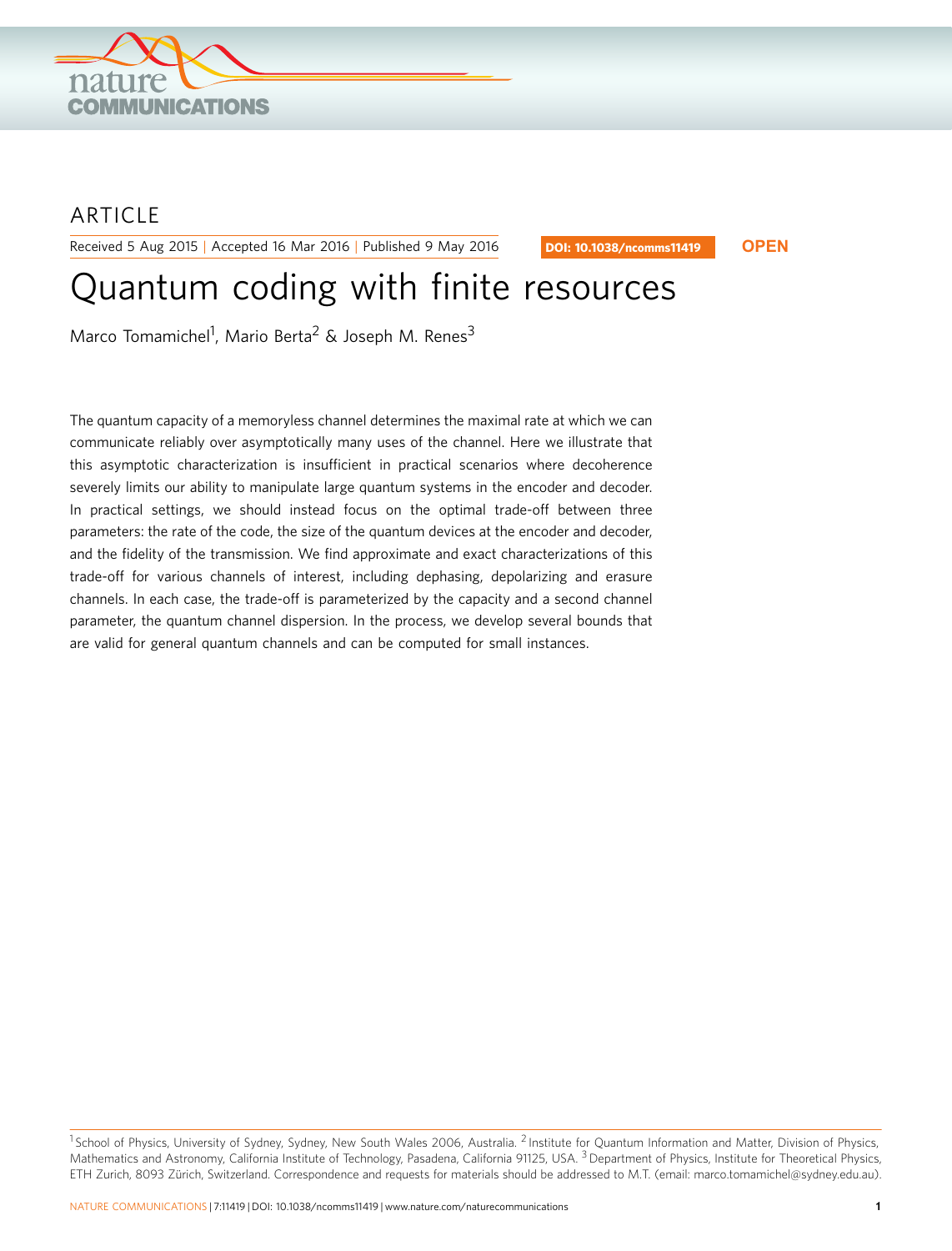The of the quintessential topics in quantum information<br>transmission over noisy quantum channels. Here<br>thennel' simply refers to a description of a physical evolution theory is the study of reliable quantum information 'channel' simply refers to a description of a physical evolution. In the standard formulation, one considers communication between two points connected by a memoryless channel that can be used many times in sequence. In this case, the sender first encodes a quantum state into a sequence of registers and then sends them one by one through the channel to the receiver. The receiver collects these registers and then attempts to decode the quantum state. Equivalently, one considers a collection of physical qubits that are exposed to independent noise. The goal is then to encode quantum information (logical qubits) into this system (physical qubits) so that the quantum information can be retrieved with high fidelity after a given time. One of the primary goals of information theory is to find fundamental limits imposed on any coding scheme that attempts to accomplish this task.

Following a tradition going back to Shannon's groundbreaking work<sup>[1](#page-6-0)</sup>, this problem is usually studied asymptotically: the quantum capacity of a channel<sup>[2–7](#page-6-0)</sup> is defined as the optimal rate (in qubits per use of the channel) at which one can transmit quantum information with vanishing error as the number of sequential channel uses increases to infinity. In the context of information storage, the rate simply corresponds to the ratio of logical to physical qubits, and the number of physical qubits is taken to be asymptotically large. Such an asymptotic analysis has proven to be pertinent in the analysis of classical communication (cc) systems—but is it also satisfactory in the quantum setting?

Achieving (or approximately achieving) the quantum capacity generally requires both the receiver and sender to coherently manipulate an array of qubits that grows proportionally with the number of channel uses. More precisely, the sender is required to prepare arbitrary states that are entangled between all channel inputs and the receiver needs to perform a joint measurement on all channel outputs. While classical computers can readily operate on very large amounts of data, at least for the near future it appears unrealistic to expect that encoding and decoding circuits can store or coherently manipulate large numbers of qubits. Thus, it is natural to ask how well quantum coding schemes perform when we restrict the size of the quantum devices used for encoding the channel inputs and decoding its outputs. This is equivalent to considering communication with only a fixed number of channel uses.

In this work, following the footsteps of recent progress in classical information theory $8-11$ , we investigate how well one can transmit quantum information in a realistic scenario where the number of channel uses is limited. The quantum capacity is at most a proxy for the answer to this question, and we show with concrete examples that it is often not a very good one. For example, we find that in the order of a 1,000 qubits are required to get within 90% of the quantum capacity of a typical qubit dephasing channel. To overcome this issue, we develop a more precise approximate characterization of the performance of optimal coding schemes that takes into account finite size effects. We find that these effects are succinctly described by a second channel parameter (besides its capacity), which we name quantum channel dispersion. As such, our work generalizes recent progress in the study of cc over quantum channels<sup>12,13</sup>.

#### Results

Model for quantum communication. In this work, we focus on codes enabling a state entangled with a reference system to be reliably transmitted through the channel. This is a strong requirement: reliable entanglement transmission implies reliable transmission, on average, of all pure input states. The coding

scheme is depicted in Fig. 1. We are given a quantum channel  $\mathcal{N} \equiv \mathcal{N}_{A \to B}$  and denote by  $\mathcal{N}^{\otimes n}$  the *n*-fold parallel repetition of this channel. An entanglement-transmission code for  $\mathcal{N}^{\otimes n}$  is given by a triplet  $\{|M|, \mathcal{E}, \mathcal{D}\}$ , where  $|M|$  is the local dimension of a maximally entangled state  $|\phi\rangle_{MM'}$  that is to be transmitted over  $\mathcal{N}^{\otimes n}$ . The quantum channels  $\mathcal{E} \equiv \mathcal{E}_{M' \to A^n}$  and  $\mathcal{D} \equiv \mathcal{D}_{B^n \to M^n}$ are encoding and decoding operations, respectively. With this in hand, we now say that a triplet  $\{R, n, \varepsilon\}$  is achievable on the channel  $N$  if there exists an entanglement-transmission code satisfying

$$
\frac{1}{n}\log|M| \ge R \quad \text{and} \quad F(\phi_{MM''}, (\mathcal{D} \circ \mathcal{N}^{\otimes n} \circ \mathcal{E})(\phi_{MM'}) ) \ge 1 - \varepsilon. \tag{1}
$$

Here  $R$  is the rate of the code,  $n$  is the number of channel uses and  $\varepsilon$  is the tolerated error or infidelity, measured in terms of Uhlmann's fidelity<sup>14</sup>,  $F(\rho, \sigma) := ||\sqrt{\rho}\sqrt{\sigma}||_1^2$ .

The non-asymptotic achievable region of a quantum channel N is then given by the union of all achievable triplets  $\{R, n, \varepsilon\}$ . The goal of (non-asymptotic) information theory is to find tight bounds on this achievable region, in particular to determine if certain triplets are outside the achievable region and thus forbidden. For this purpose, we define its boundary

$$
\hat{R}_{\mathcal{N}}(n; \varepsilon) := \max\{R : (R, n, \varepsilon) \text{ is achievable on } \mathcal{N}\}, \quad (2)
$$

and investigate it as a function of  $n$  for a fixed value of  $\varepsilon$ . We will often drop the subscript  $N$  if it is clear which channel is considered. An alternative approach would be to investigate the boundary  $\hat{\varepsilon}_N (n; R) := \min \{ \varepsilon : (R, n, \varepsilon) \text{ is achievable} \}, \text{ as in}$ [ref. 15.](#page-6-0) This leads to the study of error exponents (and the reliability function), as well as strong converse exponents. We will not discuss this here since such an analysis usually does not yield good approximations for small values of n.

To begin, let us rephrase the seminal capacity results in this language. The quantum capacity is defined as the asymptotic limit of  $\hat{R}_N(n;\varepsilon)$  when n (first) goes to infinity and  $\varepsilon$  vanishes. The capacity can be expressed in terms of a regularized coherent information $^{2,3,5-7,16}$ :

$$
Q(\mathcal{N}) := \lim_{\varepsilon \to 0} \lim_{n \to \infty} \hat{R}_{\mathcal{N}}(n; \varepsilon) = \sup_{\ell \in \mathbb{N}} \frac{I_c\left(\mathcal{N}^{\otimes \ell}\right)}{\ell} \ge I_c(\mathcal{N}), \quad (3)
$$

where the coherent information  $I_c$  is an entropic functional defined in Methods. This result is highly unsatisfactory, not least because the regularization makes its computation intractable. (The supremum in equation (3) is necessary in the following sense: there does not exist a universal constant  $\ell_0$  such that



Figure 1 | Coding scheme for entanglement transmission. Coding scheme for entanglement transmission over *n* uses of a channel  $\mathcal{N} \equiv \mathcal{N}_{A \rightarrow B}$ . The systems M, M' and M" are isomorphic. The encoder  $\mathcal{E} \equiv \mathcal{E}_{M' \to A''}$  encodes the part M' of the maximally entangled state  $\phi_{MM'}$  into the channel input systems. Later, the decoder  $\mathcal{D}\equiv\mathcal{D}_{\mathcal{B}^n\rightarrow \mathcal{M}^{\prime\prime}}$  recovers the state from the channel output systems. The performance of the code is measured using the fidelity  $F(\phi_{MM''}, \rho_{MM''})$ .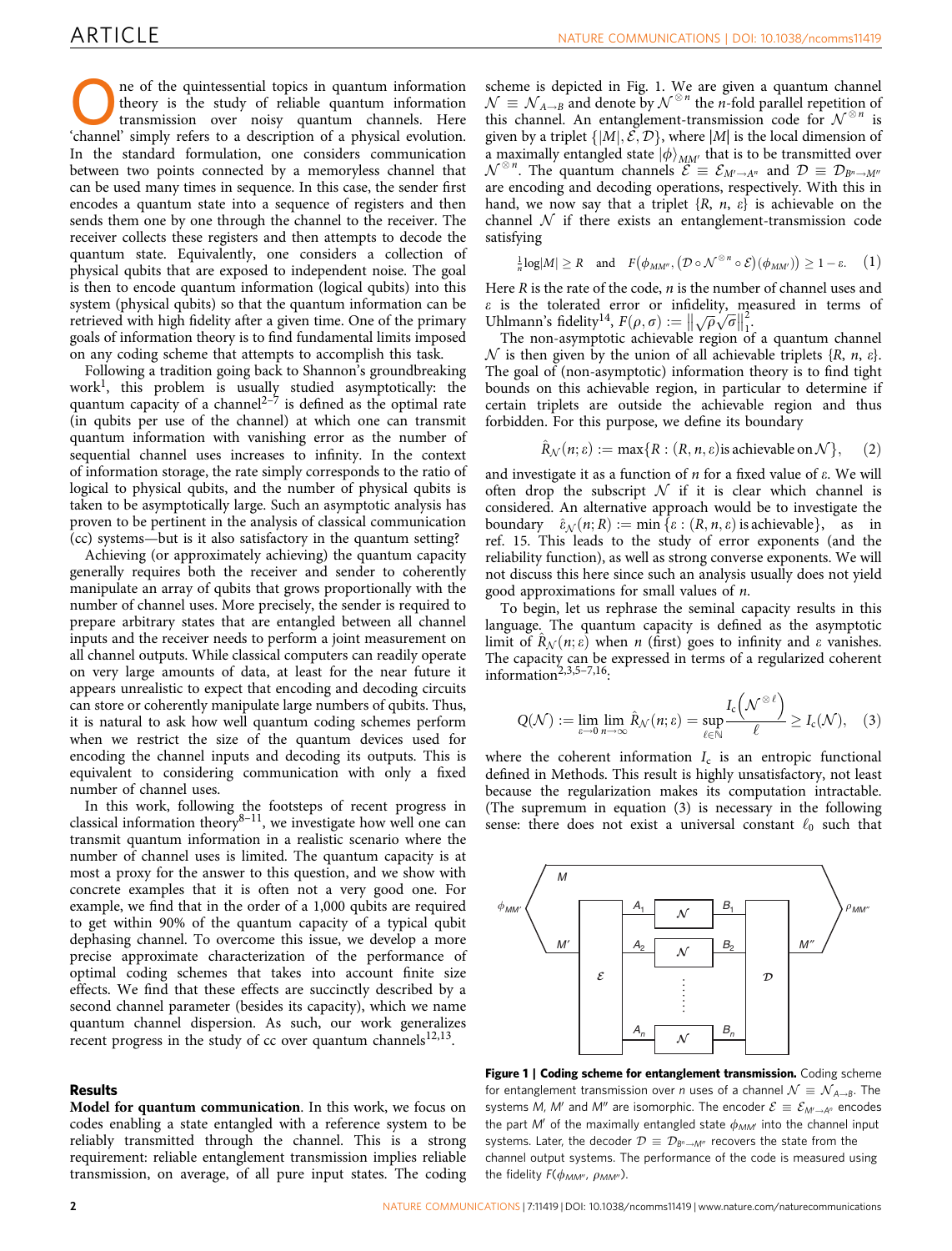<span id="page-2-0"></span> $Q(\mathcal{N}) \leq \frac{1}{\ell_0} I_{\text{c}}(\mathcal{N}^{\otimes \ell_0})$  for all channels  $\mathcal{N}^{17}$ .) Worse, the statement is not as strong as we would like it to be because it does not give any indication of the fundamental limits for finite  $\varepsilon$  or finite  $n$ .

For example, even sticking to the asymptotic limit for now, we might be willing to admit a small but nonzero error in our recovery. Formally, instead of requiring that the error vanishes asymptotically, we only require that it does not exceed a certain threshold, e. Can we then achieve a higher asymptotic rate in the above sense? For cc this is ruled out by Wolfowitz's strong converse theorem<sup>18</sup>. However, surprisingly, the answer to this question is not known for general quantum channels. Recent work[19](#page-7-0) at least settles the question in the negative for a class of generalized dephasing channels and in particular for the qubit dephasing channel

$$
\mathcal{Z}_{\gamma} : \rho \mapsto (1 - \gamma)\rho + \gamma Z \rho Z, \tag{4}
$$

where  $\gamma \in [0, 1]$  is a parameter and Z is the Pauli Z operator. Dephasing channels are particularly interesting examples because dephasing noise is dominant in many physical implementations of qubits. The results of [ref. 19](#page-7-0) thus allow us to fully characterize the achievable region in the limit  $n \rightarrow \infty$  for such channels, and in particular ensure that

$$
\lim_{n\to\infty}\hat{R}_{\mathcal{Z}_{\gamma}}(n;\varepsilon)=I_{c}\big(\mathcal{Z}_{\gamma}\big),\qquad \qquad (5)
$$

independent of the value of  $\varepsilon \in (0, 1)$ . Note also that the regularization is not required here since dephasing channels are degradable[20.](#page-7-0)

Here we go beyond studying the problem in the asymptotic limit and develop characterizations of the achievable region for finite values of  $n$ . We find inner (achievability) and outer (converse) bounds on the boundary of the achievable region. We first discuss these bounds for three important example channels, the qubit dephasing, erasure and depolarizing channel, and then present bounds for general channels.

Qubit dephasing channel. We show that the non-asymptotic achievable region of the qubit dephasing channel is equivalent to the corresponding region of a (classical) binary symmetric channel. This allows us to employ results from classical information theory<sup>10,21,22</sup> to establish the following characterization of the achievable region for the qubit dephasing channel.

Theorem 1. For the qubit dephasing channel  $\mathcal{Z}_{\nu}$  with  $\gamma \in [0, 1]$ , the boundary  $\hat{R}(n; \varepsilon)$  satisfies

$$
\hat{R}(n; \varepsilon) = 1 - h(\gamma) + \sqrt{\frac{\nu(\gamma)}{n}} \Phi^{-1}(\varepsilon) + \frac{\log n}{2n} + O\left(\frac{1}{n}\right), \quad (6)
$$

where  $\Phi$  is the cumulative normal distribution function,  $\Phi^{-1}$  its inverse,  $h(\cdot)$  denotes the binary entropy, and  $v(\cdot)$  the corresponding variance,  $v(\gamma) := \gamma (\log \gamma + h(\gamma))^2 + (1 - \gamma)(\log(1 - \gamma) + h(\gamma))^2$ .

The expression without the remainder term  $O(\frac{1}{n})$  $\theta(\frac{1}{n})$  is called the third order approximation of the (boundary of the) nonasymptotic achievable region. The quantity  $v(y)$  is the quantum channel dispersion and characterizes the finite size effects for quantum communication over the qubit dephasing channel. The approximation is visualized in Fig. 2 for an example channel with  $\gamma = 0.1$ . In Fig. 2a, we plot the smallest achievable error  $\varepsilon$  as a function of the rate R. Here we use the second order expansion without the term  $\frac{1}{2n} \log n$  since it can conveniently be solved for  $\varepsilon$ . In the limit  $n \to \infty$ , we see an instantaneous transition of  $\varepsilon$  from 0 to 1, the signature of a strong converse: coding below the capacity  $Q(\mathcal{Z}_\gamma)=1-h(\gamma)$  is possible with perfect fidelity, whereas coding above the capacity will necessarily result in a vanishing fidelity.



Figure 2 | Example 1—qubit dephasing channel. Approximation of the non-asymptotic achievable rate region of a qubit dephasing channel with  $\gamma = 0.1$ (see Theorem 1). All numerical results are evaluated using the binary logarithm, that is, log $\equiv$ log<sub>2</sub>. (**a**) Boundary of the achievable region for fixed *n* with different values (second order approximation). (b) Boundary of the achievable region for fixed infidelity  $\varepsilon = 5%$  (third order approximation) in equation (6). (c) Comparison of strict bounds with third order approximation for fixed  $\varepsilon = 5\%$ .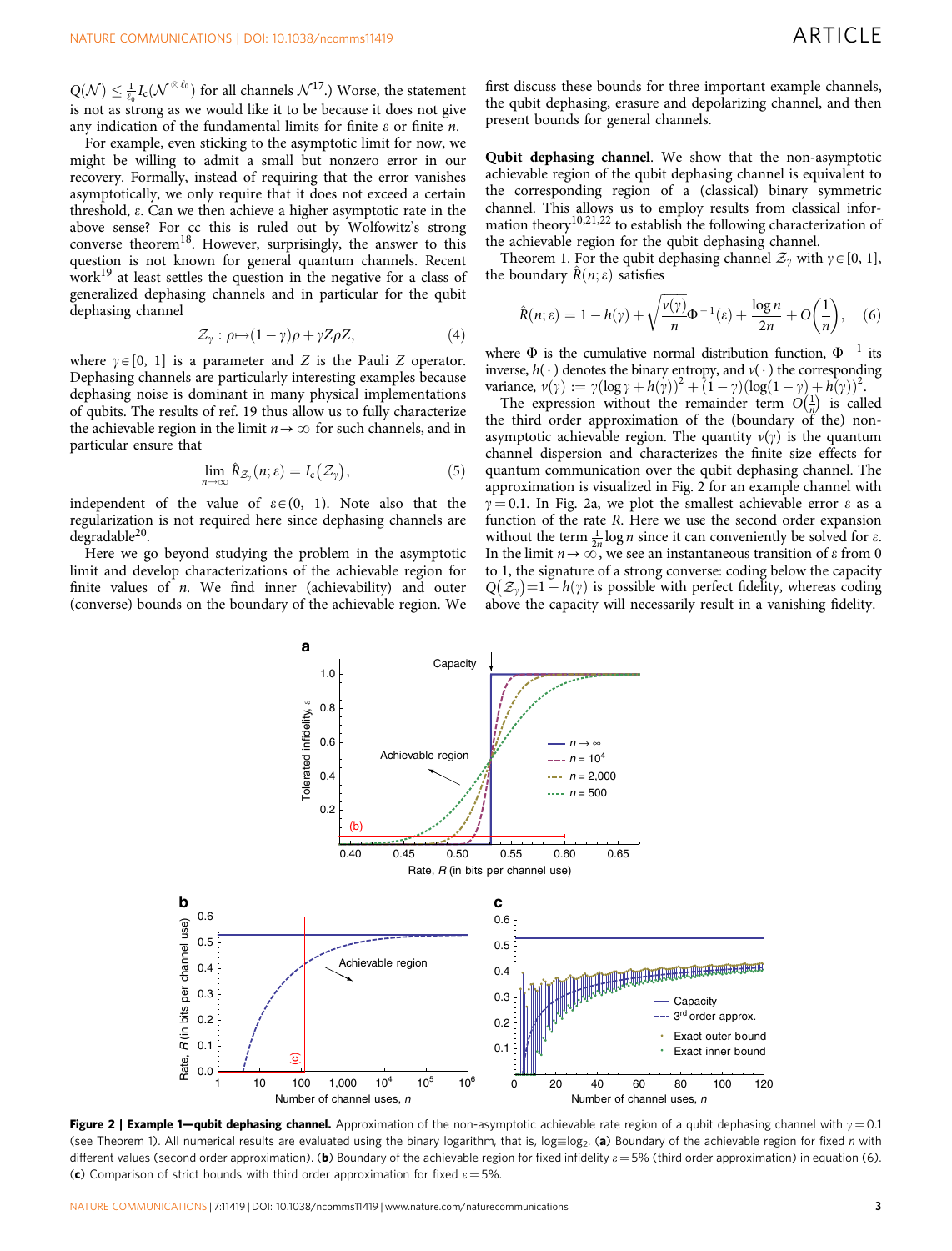<span id="page-3-0"></span>In [Fig. 2b,](#page-2-0) we plot the third order approximation in equation (6) for the highest achievable rate,  $\hat{R}(n; \varepsilon)$ , as a function of *n* for a fixed fidelity of 95% (that is, we set  $\varepsilon = 5\%$ ). For example, this allows us to calculate how many times we need to use the channel to approximately achieve the quantum capacity. The third order approximation shows that we need  $\sim 850$ channel uses to achieve 90% of the quantum capacity. Note that a coding scheme achieving this would probably require us to coherently manipulate 850 qubits in the decoder, which appears to be a quite challenging task. This example shows that the capacity does not suffice to characterize the ability of a quantum channel to transmit information, and further motivates the study of the achievable region for finite n.

Finally, we remark that the third order approximation is quite strong even for small  $n$ . To prove this, we compare it to exact upper and lower bounds on  $\hat{R}(n; \varepsilon)$  in [Fig. 2c](#page-2-0) and see that the remainder term  $O(\frac{1}{n})$ bounds on  $R(n, b)$  in Fig. 2e and see that the  $\left(\frac{1}{n}\right)$  becomes negligible for fairly small  $n \approx 100$ for the present values of  $\gamma$  and  $\varepsilon$ .

Qubit erasure channel. Another channel we can analyse in this manner is the qubit erasure channel, given by the map

$$
\mathcal{E}_{\beta} : \rho \mapsto (1 - \beta)\rho + \beta |e\rangle\langle e|, \tag{7}
$$

where  $\beta \in [0, 1]$  is the probability of erasure and  $|e\rangle\langle e|$  is a pure state orthogonal to  $\rho$  that indicates erasure. Here we investigate coding schemes that allow free cc assistance between the sender and receiver in both directions, in parallel to the quantum transmission. This setting is quite natural because we can often assume that cc is considerably easier to implement than quantum communication (see [Fig. 5](#page-4-0) in Methods for a description of such codes). We denote the corresponding boundary of the achievable region by  $\hat{R}^{cc}(n;\varepsilon)$ . Since this includes all codes that do not take advantage of cc, we clearly have  $\hat{R}(n; \varepsilon) \leq \hat{R}^{cc}(n; \varepsilon)$  for all channels. This inequality is strict for the erasure channel but for the dephasing channel we find that the asymptotic expansion in equation (6) holds for both  $\hat{R}(n; \varepsilon)$  and  $\hat{R}^{cc}(n; \varepsilon)$ , that is, cc assistance does not help asymptotically (up to third order).

For the qubit erasure channel, we can determine the boundary  $\hat{R}^{cc}(n; \varepsilon)$  exactly, again by generalizing<sup>[19](#page-7-0)</sup> and relating the problem to that of the classical erasure channel.

Theorem 2. For the qubit erasure channel  $\mathcal{E}_{\beta}$  with  $\beta \in [0, 1]$ , the boundary  $\hat{R}^{cc}(n; \varepsilon)$  satisfies

$$
\varepsilon = \sum_{l=n-k+1}^{n} {n \choose l} \beta^l (1-\beta)^{n-l} \left(1 - 2^{n\left(1 - \hat{R}^{\alpha}(n;\varepsilon)\right) - l}\right). \tag{8}
$$

Moreover, for large  $n$ , we have the expansion

$$
\hat{R}^{cc}(n; \varepsilon) = 1 - \beta + \sqrt{\frac{\beta(1-\beta)}{n}} \Phi^{-1}(\varepsilon) + O\left(\frac{1}{n}\right). \tag{9}
$$

The latter expression is a third order approximation of the achievable region, where  $1 - \beta$  is the quantum capacity and  $\beta(1 - \beta)$  is the quantum channel dispersion of the qubit erasure channel. In Fig. 3, we show this approximation for a qubit erasure channel with  $\beta$  = 0.25 and fidelity 99%. In Fig. 3a, we see that the non-asymptotic achievable region reaches 90% of the channel capacity for  $n \approx 180$ . Again, this confirms that the non-asymptotic treatment is crucial in the quantum setting. In Fig. 3b, we compare the third order approximation with the exact boundary of the achievable region in equation (8). We see that the approximation is already very precise (and the term  $O(\frac{1}{n})$  $\theta\left(\frac{1}{n}\right)$  thus negligible) for fairly small  $n \approx 50$ .

Qubit depolarizing channel. Another prominent channel is the qubit depolarizing channel. It is given by the map

$$
\mathcal{D}_{\alpha} : \rho \mapsto (1 - \alpha)\rho + \frac{\alpha}{3}(X\rho X + Y\rho Y + Z\rho Z), \qquad (10)
$$

where  $\alpha \in [0, 1]$  is a parameter and X, Y, Z are the Pauli operators. For this channel, no closed formula for the quantum capacity  $Q(\mathcal{D}_\alpha)$  is known, and the coherent information

$$
I_{c}(\mathcal{D}_{\alpha}) = 1 - h(\alpha) - \alpha \log 3 \qquad (11)
$$

is only a strict lower bound on  $it^{23}$ . However, various upper bounds on the quantum capacity of the qubit depolarizing channel have been established $24-28$ . For example, in ([ref. 24](#page-7-0), Theorem 2) it is essentially shown that  $Q(\mathcal{D}_\alpha) \leq Q(\mathcal{Z}_\alpha) = 1 - h(\alpha)$ , the quantum capacity of the qubit dephasing channel with dephasing parameter  $\alpha$ . Here we extend this result to the non-asymptotic setting and find the following outer (converse) bound for the achievable rate region that holds even with cc assistance.

Theorem 3. For the qubit depolarizing channel  $\mathcal{D}_{\alpha}$  with  $\alpha \in [0, 1]$ , the boundary  $\hat{R}^{cc}(n; \varepsilon)$  satisfies

$$
\hat{R}^{cc}(n; \varepsilon) \le 1 - h(\alpha) + \sqrt{\frac{v(\alpha)}{n}} \Phi^{-1}(\varepsilon) + \frac{\log n}{2n} + O\left(\frac{1}{n}\right), \quad (12)
$$

where the right-hand side is simply the asymptotic expansion of the boundary of the achievable rate region for the qubit dephasing channel  $\mathcal{Z}_{\alpha}$  with dephasing parameter  $\alpha$  as in Theorem 1.

In [Fig. 4a,](#page-4-0) we plot the second order approximation of the outer bound for a depolarizing channel with  $\alpha = 0.05$  and 99% fidelity.



Figure 3 | Example 2-qubit erasure channel. Approximation of the non-asymptotic achievable rate region with classical communication assistance of a qubit erasure channel with  $\beta$  = 0.25 and fixed infidelity  $\varepsilon$  = 1% (see Theorem 2). (a) Boundary of the achievable region. (b) Comparison of exact bounds with third order approximation for small values of n.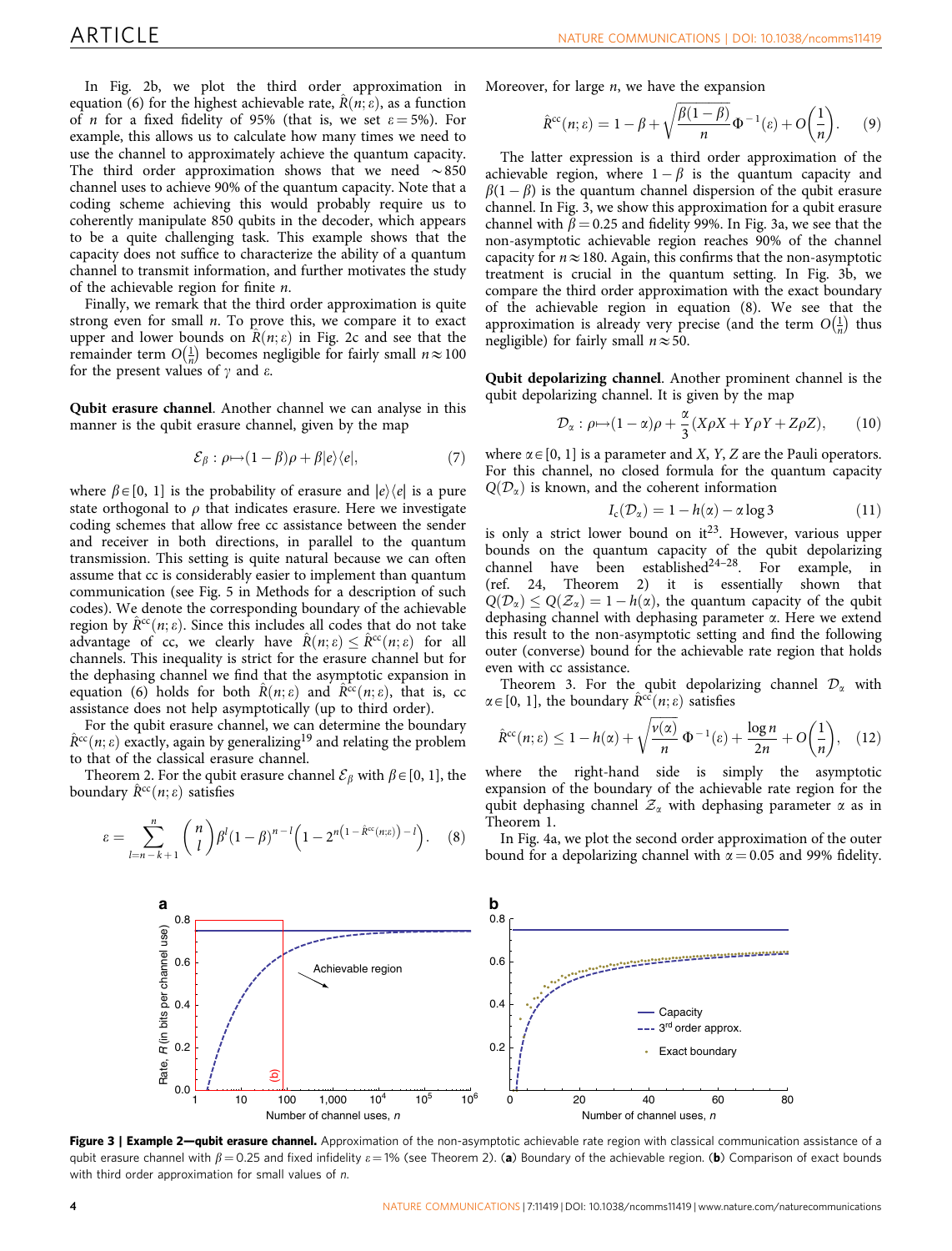<span id="page-4-0"></span>

Figure 4 | Example 3—qubit depolarizing channel. Approximate inner and outer bounds on the non-asymptotic achievable rate region for the depolarizing channel (see Theorems 3 and 5) for fixed tolerated infidelity e. The outer bounds apply to codes with classical communication assistance, whereas the inner bounds consider only unassisted codes. (a) Inner and outer bounds for  $\alpha = 0.05$  and  $\epsilon = 1\%$ . (b) Exact outer bound for  $\alpha = 0.0825$  and  $\epsilon = 5.5\%$ .

We see that to implement a code with a communication rate that exceeds the coherent information equation (3), we will need a quantum device that can process at least  $N_0 = 738$  qubits coherently. Moreover, this statement remains true even if we allow for codes with cc assistance. This indicates that the question of whether the coherent information is a good or bad lower bound on the asymptotic quantum capacity is not of immediate practical relevance as long as we do not have a quantum computer that is able to perform a decoding operation on many hundreds of qubits.

In Fig. 4b, we examine a qubit depolarizing channel with parameters  $\alpha = 0.0825$  and  $\epsilon = 5.5\%$ . Instead of using an approximation for the outer bound, we use the exact outer bound to give the answer (it is 42) to the question of how many channel uses we need at minimum to exceed the coherent information. However, note that this does not give us any indication of what code (in particular if it is assisted or not), if any, can achieve this point.

General outer and inner bounds. We have so far focused our attention on three specific (albeit very important) examples of channels. However, many of the results derived in this article also hold more generally. For example, we find the following outer (converse) bound.

Theorem 4. For any quantum channel N, the boundary  $\hat{R}(n; \varepsilon)$ satisfies

$$
\hat{R}(n; \varepsilon) \le -\log f(\mathcal{N}^{\otimes n}, \varepsilon), \tag{13}
$$

where  $f(\mathcal{N}, \varepsilon)$  is the solution to a semidefinite optimization programme defined in equation 24 and Methods. Moreover, if  $\mathcal N$ is covariant, we find the asymptotic expansion

$$
\hat{R}^{\text{cc}}(n; \varepsilon) \leq \hat{R}_{\text{outer}}^{\text{cc}}(n; \varepsilon), \quad \text{with}
$$
\n
$$
\hat{R}_{\text{outer}}^{\text{cc}}(n; \varepsilon) = I_{\text{R}}(\mathcal{N}) + \sqrt{\frac{V_{\text{R}}^{\varepsilon}(\mathcal{N})}{n}} \Phi^{-1}(\varepsilon) + O\left(\frac{\log n}{n}\right), \quad (14)
$$

where the Rains information,  $I_{\mathrm{R}}(\mathcal{N})$ , and its variance,  $V^{\varepsilon}_{\mathrm{R}}(\mathcal{N})$ , are entropic functionals defined in equation (28) and equation (29) and Methods.

In fact, the bound in equation (13) holds also for codes that allow classical post-processing (cpp), as discussed in the Supplementary Notes. Covariant channels are discussed in Methods, and include the dephasing, erasure and depolarizing channels treated above. The semidefinite optimization programme  $f(\mathcal{N}, \varepsilon)$  is similar in spirit to the metaconverse for classical coding<sup>10,29,30</sup>. For quantum coding, alternative semidefinite optimization programme lower bounds on the



Figure 5 | Coding scheme for entanglement transmission with classical post-processing. Coding scheme for entanglement transmission over n uses of a channel  $\mathcal{N}_{A\rightarrow B}$  with classical post-processing. The encoder  $\mathcal{E}\equiv\mathcal{E}_{\mathcal{M}'\rightarrow\mathcal{A}^{n}Q}$  encodes  $\mathcal{M}'$  into the channel input systems and a local memory Q. Later, the decoder  $\mathcal{D} \equiv \mathcal{D}_{\text{QB}^n \rightarrow M''}$  recovers the maximally entangled state from the channel output systems and the memory Q using classical communication and local operations. The performance of the code is measured using the fidelity  $F(\phi_{MM'}, \rho_{MM''})$ .

error boundary  $\hat{\epsilon}_N(n; R) := \max\{\epsilon : (R, n, \epsilon) \text{ is achievable}\}\$ for fixed rate R have been derived in [ref. 15.](#page-6-0) Note that our bound equation (14) is tight up to the second order asymptotically for the qubit dephasing channel (Theorem 1) and the erasure channel with cc assistance (Theorem 2). However, in the generic covariant case the bound is not expected to be tight. Moreover, if the channel is not covariant we cannot asymptotically expand our outer bounds on the achievable rate region in a closed form as above.

Finally, an inner (achievability) bound of the form shown in Theorem 1 also holds generally for all quantum channels.

Theorem 5. For any quantum channel N, the boundary  $\hat{R}(n; \varepsilon)$ satisfies

$$
\hat{R}(n; \varepsilon) \ge R_{\text{inner}}(n; \varepsilon), \quad \text{with}
$$
\n
$$
\hat{R}_{\text{inner}}(n; \varepsilon) = I_c(\mathcal{N}) + \sqrt{\frac{V_c^{\varepsilon}(\mathcal{N})}{n}} \Phi^{-1}(\varepsilon) + O\left(\frac{\log n}{n}\right), \quad (15)
$$

where the coherent information,  $I_c(\mathcal{N})$ , and its variance,  $V_c^{\varepsilon}(\mathcal{N})$ , are entropic functionals defined in equation 35 and equation 36 and Methods.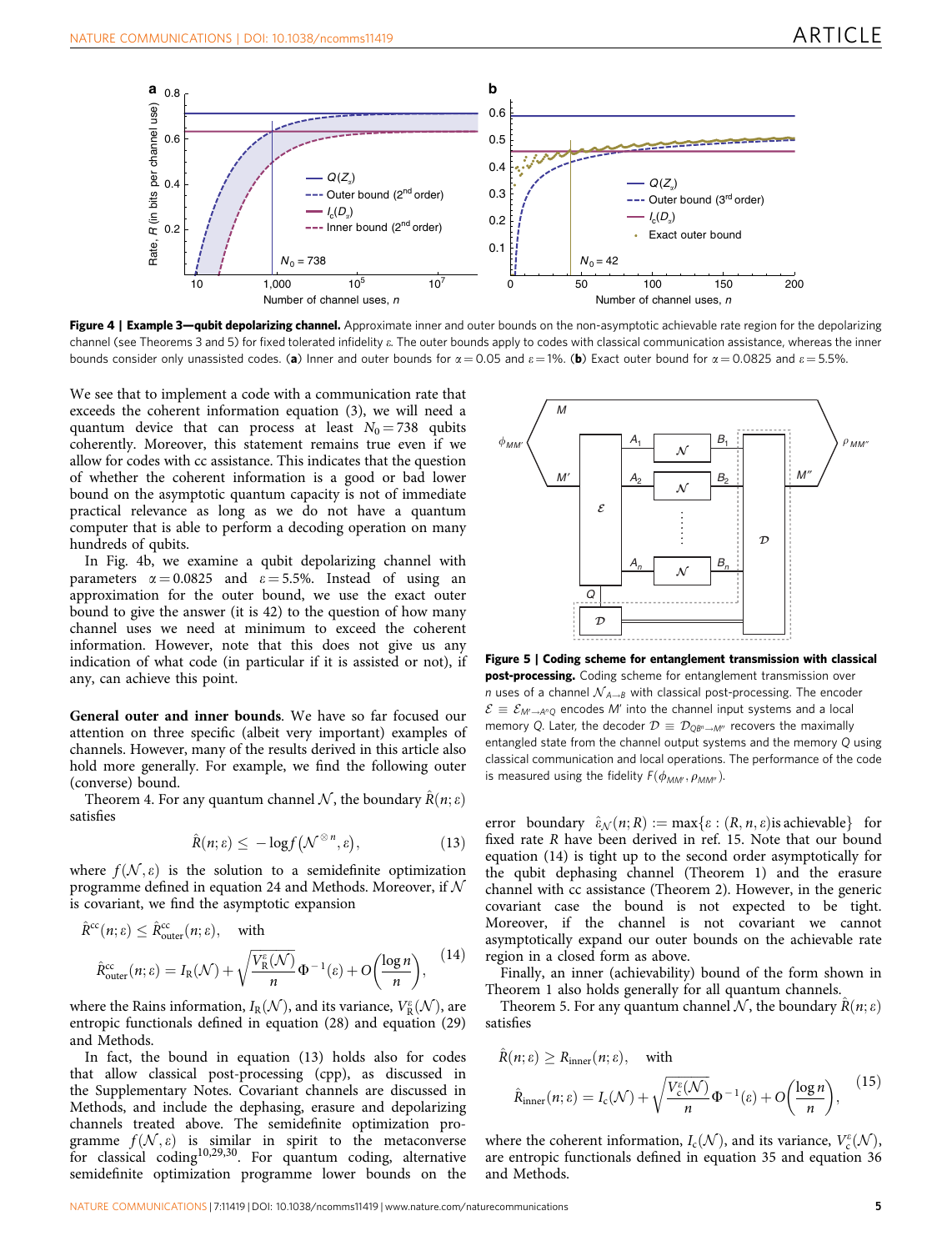Note that the bound equation (15) is tight up to the second order asymptotically for the qubit dephasing channel (Theorem 1). For the erasure channel, this bound does not match the outer bound since it does not take into account cc assistance. For general channels, the bound does not tightly characterize the achievable region. In particular, for  $n \to \infty$ , it converges to the coherent information and not the regularized coherent information, which can be strictly larger<sup>23</sup>. However, we have reasons to conjecture that the bound is tight for degradable channels<sup>20,31</sup>

The same inner bound has been shown independently and concurrently in [ref. 32](#page-7-0) using a different decoder.

### **Discussion**

The main contributions of this work can be summarized as follows. We showed—both analytically and quantitatively—that the quantum channel capacity is insufficient to characterize achievable communication rates in the finite resource setting. We provided a remedy, showing that the capacity and quantum channel dispersion together provide a very good characterization, in particular for the practically relevant qubit dephasing, depolarization and erasure channels. This is crucial for practical considerations where one would like to rely on a simple and easy to evaluate formula to estimate the achievable rate region. For instance, one can use the estimated optimal rate region to benchmark explicit codes, for example, in designing a quantum repeater.

More precisely, for general channels, we gave inner (achievability) and outer (converse) bounds on the boundary of the achievable region for quantum communication with finite resources (cf., Theorems 5 and 4). These bounds can be formulated as semidefinite programmes and thus evaluated for small instances. For larger instances, we show that the bounds admit a second order approximation featuring the dispersion (for the converse bound this requires the assumption of channel covariance) which can be evaluated efficiently. We then showed that the inner and outer bounds agree for the qubit dephasing channel (cf., [Fig. 2](#page-2-0)) and qubit erasure channel with cc assistance (cf., [Fig. 3](#page-3-0)) up to the third order asymptotically. For the qubit depolarizing channel (cf., [Fig. 4](#page-4-0)), we gave separate second order approximations for the inner and outer bounds. Closing the gap between these bounds (see shaded area in [Fig. 4a](#page-4-0)), even asymptotically, remains one of the most tantalizing open questions in quantum information theory<sup>[26](#page-7-0)</sup>.

For general channels, many questions remain open. For example, we would like to understand if the inner bound in Theorem 5 characterizes the achievable region for all degradable channels<sup>[20](#page-7-0)</sup> (cf., the open questions in [ref. 19\)](#page-7-0). Also it would be interesting to explore higher order refinements for channels with zero quantum capacity (for example, for the erasure channel with  $\beta \geq 1/2$  and no assistance). This might lead to a better understanding of superactivation of the quantum capacity<sup>33</sup>. Taking a broader view, convex relaxation, such as our semidefinite programme, provides a promising approach to better understand the rate region beyond studying entropic properties. For practical applications, the most important channel not addressed here is the qubit amplitude damping channel, and it is an important open question to analyse it in the finite resource regime.

Finally, we note that our analysis can be extended to the case of entanglement-assisted quantum communication. A short exhibition of this extension is provided in Supplementary Note 1.

#### Methods

General notation and codes. Here we sketch the main ideas of the proofs of Theorems 4 and 5, and a more detailed exposition is given in Supplementary

Note 2. A detailed analysis of the example channels in Theorems 1–3 can be found in Supplementary Note 3.

We denote finite-dimensional Hilbert spaces corresponding to individual quantum systems by capital letters. In particular, we use A and B to model the channel input and output space, respevtively, whereas M and the isomorphic spaces  $M'$  and  $M''$  are used to model the quantum systems containing the maximally entangled state to be transmitted. We also use  $A<sup>n</sup>$  to denote the *n*-fold tensor product of A for any  $n \in \mathbb{N}$ . We use  $\mathcal{P}(A)$  to denote the set of positive semidefinite operators on A, and  $S(A) := \{ \rho_A \in \mathcal{P}(A) : \text{tr}(\rho_A) = 1 \}$  to denote quantum states with unit trace on A. We denote the dimension of A by  $|A|$ . Pure states are of the form  $\rho_A = |\phi\rangle\langle\phi|$ , where  $|\phi\rangle$  is a vector in A and  $\langle\phi|$ its dual functional. The marginals of a bipartite quantum state  $\rho_{AB} \in \mathcal{S}(AB)$ on A and B are denoted by  $\rho_A$  and  $\rho_B$ , respectively. A quantum channel  $N_{A\rightarrow B}$  is a completely positive trace-preserving map from states on A to states on B. For any state  $\rho_A$ , we define the canonical purification states on *D*. To: any state  $\mu_A$ , we denote the dimensional purmistation<br> $|\psi^A\rangle_{AA'} := |A|\sqrt{\rho_A} \otimes 1_A/\phi|_{AA'}$ , where A' is isomorphic to A and  $\phi_{AA'}$  is the<br>maximally entangled state. To express our results, we use Umegaki relative entropy<sup>[34](#page-7-0)</sup>,  $D(\rho||\sigma) = \text{tr}[\rho(\log \rho - \log \sigma)]$  and the quantum relative entropy variance<sup>[35,36](#page-7-0)</sup>,  $V(\rho||\sigma) := \text{tr}[\rho(\log \rho - \log \sigma - D(\rho||\sigma))^2]$ . The coherent information and the coherent information variance<sup>[35](#page-7-0)</sup> of a bipartite state  $\rho_{AB}$  are given as

$$
I(A \rangle B)_{\rho} := D(\rho_{AB} || 1_A \otimes \rho_B) \quad \text{and} \quad V(A \rangle B)_{\rho} := V(\rho_{AB} || 1_A \otimes \rho_B).
$$
 (16)

We have defined unassisted entanglement-transmission codes in Results. Let us reintroduce them in the context of codes assisted by cpp. For this, we consider any quantum channel  $\mathcal{N} \equiv \mathcal{N}_{A \to B}$  and its *n*-fold extension  $\mathcal{N}^{\otimes n}$  that maps states on  $A^n$  to states on  $B^n$ . An entanglement-transmission code assisted by cpp for  $\mathcal{N}^{\otimes n}$ given by a triplet  $\{|M|, \mathcal{E}, \mathcal{D}\}\$ , as depicted in [Fig. 5.](#page-4-0) Here  $|M|$  is the local dimension of a maximally entangled state  $|\phi\rangle_{MM'}$  that is to be transmitted over  $\mathcal{N}^{\otimes n}$ . The encoder  $\mathcal{E}_{M'\to A''Q}$  is a completely positive trace-preserving map that prepares the channel inputs  $A_1, A_2, \ldots, A_n$  and a local memory system, which we denote by Q. The decoder  $\mathcal{D}_{OB^n \rightarrow M''}$  is a completely positive trace-preserving map that is restricted to local operations and cc with regard to the bipartition  $Q:B^n$  and outputs  $M''$  on the receiver's side.

The boundary of the achievable rate region for these codes is denoted by  $\hat{R}_{\mathcal{N}}^{\text{app}}(n,\varepsilon)$ . Finally, we note that unassisted codes are recovered if we choose Q to be trivial. Hence, unassisted codes are contained in the set of assisted codes and we have  $\hat{R}(n, \varepsilon) \leq \hat{R}^{\text{cpp}}(n, \varepsilon)$ . Moreover, for covariant channels we will see later that  $\hat{R}^{cpp}(n,\varepsilon) = \hat{R}^{cc}(n,\varepsilon)$  since all cc can be postponed to after the quantum communication. Hence, while we will in the following derive our converse bounds for  $\hat{R}^{cpp}(n,\varepsilon)$ , they are also valid for  $\hat{R}^{cc}(n,\varepsilon)$  when the channel is covariant.

Outer bounds on the achievable rate region. Our converse results are inspired by the strong converse results for generalized dephasing channels and the meta-converse for classical channel coding<sup>[10](#page-6-0)</sup>. They are expressed in terms of the channel hypothesis testing Rains relative entropy, which is defined following the generalized divergence framework discussed in [ref. 19](#page-7-0). First, let us introduce the Rains  $set^{25}$ which is a superset of the set of positive partial transpose (PPT) states. It is defined as PPT<sup>\*</sup> $(A:B) := \{ \tau_{AB} \in \mathcal{P}(AB) | ||\mathcal{T}_B(\tau_{AB})||_1 \leq 1 \}$ , where  $\mathcal{T}_B$  denotes the partial transpose map on B. We have the following crucial inequality ([ref. 38](#page-7-0), Lemma 2): for every  $\sigma_{AB} \in \text{PPT}^*(A:B)$ , we have

$$
\langle \phi | \sigma_{AB} | \phi \rangle_{AB} \le \frac{1}{|M|} \tag{17}
$$

for all maximally entangled states  $\phi_{AB}$  of local dimension |M|. The set is closed under local quantum operations on  $\overrightarrow{A}$  and  $\overrightarrow{B}$  supported by cc between  $A$  and  $\overrightarrow{B}$ . Finally, we employ the hypothesis testing relative entropy<sup>39</sup>, (in the form of [ref. 40](#page-7-0))

$$
D_H^{\varepsilon}(\rho \|\sigma) := -\log \min \{ \text{tr}[\Lambda \sigma] | 0 \le \Lambda \le 1 \wedge \text{tr}[\Lambda \rho] \ge 1 - \varepsilon \}. \tag{18}
$$

We first formulate a general metaconverse bounding possible rates R given a tolerated infidelity  $\varepsilon$  for a single use  $(n=1)$  of a fixed channel  $\mathcal{N} \equiv \mathcal{N}_{A \rightarrow B}$ . For this purpose, consider any state  $\rho_{MM''}=D \circ \mathcal{N} \circ \mathcal{E}(\phi_{MM'})$  at the output of a code achieving fidelity  $1 - \varepsilon$  and any state  $\sigma_{MM''} \in \text{PPT}^*(M:M'')$ . These must satisfy, according to equation (17),

$$
\text{tr}[\sigma_{MM'}\phi_{MM'}] \le \frac{1}{|M|} \quad \text{and} \quad \text{tr}[\rho_{MM'}\phi_{MM'}] \ge 1 - \varepsilon. \tag{19}
$$

From this, we can conclude that  $D_H^{\varepsilon}(\rho_{MM'}\|\sigma_{MM'})\geq \log\!M\vert}$  by using the projection  $\Lambda = \phi_{MM}$  as our hypothesis test in equation (18). At this stage, we can use the data-processing inequality of the hypothesis testing divergence<sup>[40](#page-7-0)</sup> to remove the decoder from the picture. Minimizing over all auxiliary states  $\sigma_{MOB} \in \text{PPT}^*(MQ:B)$ , this yields

$$
\min_{\sigma_{MQB}} D_H^e(\mathcal{N}_{A\rightarrow B}(\rho_{MQA}) || \sigma_{MQB}) \geq \log|M|, \quad \text{where} \quad \rho_{MQA} = \mathcal{E}(\phi_{MM}). \quad (20)
$$

Crucially, we rely on the fact that  $PPT^{*}(MQ:B)$  gets mapped into  $PPT^{*}(M:M'')$  by the action of the decoder. Now we observe that by choosing the register Q sufficiently large, we can assume that the encoder is an isometry without loss of generality. Hence, for a fixed marginal  $\rho_A = \text{tr}_{QM}(\rho_{MQA})$ , we can rewrite the above inequality using the substitutions  $A \rightarrow A'$  and  $MQ \rightarrow A$  as

$$
\min_{\sigma_{AB}\in\text{PPT}^*(A:B)} D_H^{\varepsilon} \big(\mathcal{N}_{A\prime\to B} \big(\psi_{AA'}^{\rho}\big) \| \sigma_{AB} \big) \ge \log|M|.
$$
 (21)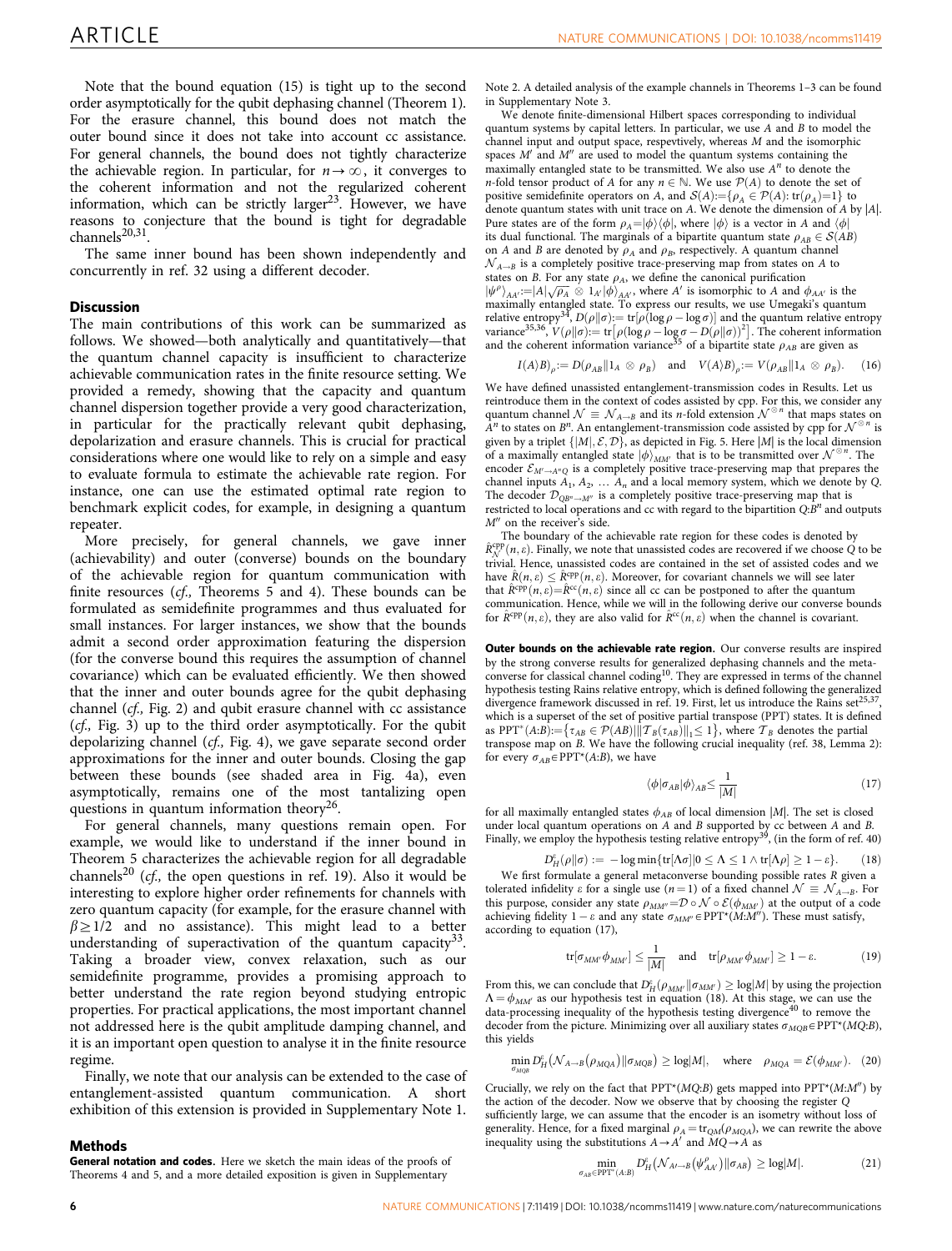<span id="page-6-0"></span>Optimized over all codes (and thus marginals  $\rho_A$ ), we find that

$$
\hat{R}^{\text{cpp}}(1;\varepsilon) \le I^{\varepsilon}_{\text{R}}(\mathcal{N})\tag{22}
$$

with the channel hypothesis testing Rains relative entropy defined as

$$
I_{\mathcal{R}}^{\varepsilon}(\mathcal{N}) := \max_{\rho_A \in \mathcal{S}(A)} \min_{\sigma_{AB} \in \text{PPT}^*(A:B)} D_H^{\varepsilon}(\mathcal{N}_{A\prime \to B}(\psi_{AA'}^{\rho}) || \sigma_{AB}). \tag{23}
$$

Note that this outer bound also holds for coding schemes with (unphysical) PPT assistance including classical pre- and post-processing assistance (see ref. 15 for a more comprehensive discussion of PPT assisted codes). The bound can be further relaxed to  $\hat{R}^{cpp}(1;\varepsilon) \leq -\log f(\mathcal{N},\varepsilon)$ , where  $f(\mathcal{N},\varepsilon)$  is a semidefinite programme given below. This semidefinite optimization is discussed in more detail in Supplementary Note 4.

$$
f(\mathcal{N}, \varepsilon) = \text{minimum} \quad \text{tr}[\xi_A] \n\text{subject to} \quad \xi_A, \Theta_{AB}, \Lambda_{AB}, \rho_A \ge 0 \n\zeta_A \otimes 1_B \ge \Lambda_{AB} + \mathcal{T}_A(\Theta_{AB}) \n\Lambda_{AB} \le \rho_A \otimes 1_B \n|A| \text{tr}[\Lambda_{AB} \mathcal{N}_{A' \to B}(\phi_{AA'})] \ge 1 - \varepsilon \n\text{tr}[\rho_A] = 1
$$
\n(24)

Moreover, the bound in equation (22) has the useful property that channel symmetries can be used to simplify its form, as we will see next. Suppose G is a group represented by unitary operators  $U_g$  on A and  $V_g$  on B. A quantum channel  $\mathcal{N}_{A\rightarrow B}$  is covariant with respect to this group (and its representations) when

$$
V_g \mathcal{N}(\cdot) V_g^\dagger = \mathcal{N}\Big(U_g \cdot U_g^\dagger\Big), \quad \forall g \in G. \tag{25}
$$

Now the main workhorse to simplify our outer bounds for channels with symmetries is ([ref. 19](#page-7-0), Proposition 2), which states that we may restrict the optimization in equation (23) to input states that are invariant under the rotations  $\dot{U}_g \cdot U_g^{\dagger}$  for any  $g \in G$ . For channels of the form  $\mathcal{N}^{\otimes n}$  which are invariant under permutation of the input and output systems, this allows us to restrict attention to input states that are permutation invariant.

Moreover, we call a channel covariant if it is covariant with respect to a group  $\sum_{g \in G} \frac{1}{|G|} U_g(\cdot) U_g^{\dagger}$  always outputs the fully mixed state. In this case, the channel which has a representation  $U_g$  on A that is a one-design, that is, the map  $\frac{1}{\sqrt{2}}$  input state can be chosen to be fully mixed (respectively its purification is maximally entangled). Moreover, any such group allows for a corresponding<br>teleportation protocol<sup>[41](#page-7-0)</sup> (see the construction in [ref. 42\)](#page-7-0), and thus all interactive cc can be postponed until after the quantum communication is completed by the argument given in [refs 43,44.](#page-7-0) From this, we can conclude that  $\hat{R}^{\text{cpp}}(n,\varepsilon) = \hat{R}^{\text{cc}}(n,\varepsilon)$ for all covariant channels.

Now let  $\mathcal N$  be a covariant quantum channel and  $\phi_{AA'}$  a maximally entangled te. Then, our bound in equation (22) applied to the channel  $\mathcal N^{\otimes n}$  yields state. Then, our bound in equation (22) applied to the channel  $\mathcal{N}^{\otimes}$ 

$$
\hat{R}^{\text{cc}}(n,\varepsilon) = \hat{R}^{\text{cpp}}(n;\varepsilon) \le \min_{\sigma_{AB} \in \text{PPT}^*(A:B)} \frac{1}{n} D_H^{\varepsilon}(\mathcal{N}_{A'-B}(\phi_{AA'})^{\otimes n} \|\sigma_{AB}^{\otimes n}), \qquad (26)
$$

where we voluntarily restricted the minimization to product states of the form  $\sigma_{AR}^{\otimes n}$ for some  $\sigma_{AB} \in \text{PPT}^{*}(A:B)$ . Moreover, since these states have tensor power structure, the outer bound can be expanded using $35,36$ 

$$
\frac{1}{n}D_H^{\varepsilon}(\rho^{\otimes n}||\sigma^{\otimes n}) = D(\rho||\sigma) + \sqrt{\frac{V(\rho||\sigma)}{n}}\Phi^{-1}(\varepsilon) + O\left(\frac{\log n}{n}\right). \tag{27}
$$

This leads to the formal statement of Theorem 4.

Formal Theorem 4. Let  $\mathcal{N} \equiv \mathcal{N}_{A \rightarrow B}$  be a covariant quantum channel and let  $\phi_{AA'}$  be maximally entangled. We define the Rains information of  $\mathcal N$  as

$$
I_{R}(\mathcal{N}) := \min_{\sigma_{AB} \in \text{PPT}^*(A:B)} D(\mathcal{N}_{A'\to B}(\phi_{AA'}) || \sigma_{AB}), \tag{28}
$$

where we let  $\Pi \subset \text{PPT}^*(A:B)$  be the set of states that achieve the minimum. The variance of the channel Rains information is

$$
V_{\rm R}^{\varepsilon}(\mathcal{N}) := \begin{cases} \max_{\sigma_{AB} \in \Pi} V(\mathcal{N}_{A\prime \to B}(\phi_{AA\prime}) || \sigma_{AB}) & \text{for} \quad \varepsilon < \frac{1}{2} \\ \min_{\sigma_{AB} \in \Pi} V(\mathcal{N}_{A\prime \to B}(\phi_{AA\prime}) || \sigma_{AB}) & \text{for} \quad \varepsilon \ge \frac{1}{2} \end{cases} \tag{29}
$$

For any fixed  $\varepsilon \in (0, 1)$ , the achievable region with classsical communication assistance satisfies

$$
\hat{R}^{cc}(n; \varepsilon) \le \hat{R}_{\text{outer}}^{cc}(n; \varepsilon), \quad \text{with}
$$
\n
$$
\hat{R}_{\text{outer}}^{cc}(n; \varepsilon) = I_{\text{R}}(\mathcal{N}) + \sqrt{\frac{V_{\text{R}}^{c}(\mathcal{N})}{n}} \Phi^{-1}(\varepsilon) + O\left(\frac{\log n}{n}\right). \tag{30}
$$

Inner bounds on the achievable rate region. We use the decoupling approach<sup>45-47</sup>, and in particular a one-shot bound<sup>[31](#page-7-0)</sup> which is a tighter version of previous bounds $48-50$ . To reproduce their result, we need the following additional notation. Sub-normalized quantum states are collected in the set  $\mathcal{S}_{\bullet}(A) := \{ \rho_A \in \mathcal{P}(A) : \text{tr}(\rho_A) \leq 1 \}.$  The purified distance<sup>[51](#page-7-0)</sup>  $\varepsilon$ -ball around  $\rho \in \mathcal{S}(A)$  $\mathcal{B}_{\bullet}(A) = \{ \mathcal{P}_A \in \mathcal{P}(A) : \mathfrak{u}(\mathcal{P}_A) \leq 1 \}$ . The punned distance  $\epsilon$ -ban around is then defined as  $\mathcal{B}^{\epsilon}(\rho_A) := \{ \bar{\rho}_A \in \mathcal{S}_{\bullet}(A) | F(\bar{\rho}_A, \rho_A) \geq (1 - \epsilon)^2 \}$ . Finally,

for  $\rho_{AB} \in \mathcal{S}(AB)$  and  $\varepsilon \ge 0$  the smooth conditional min-entropy<sup>[51–53](#page-7-0)</sup> is defined as

$$
H_{\min}^{\varepsilon}(A|B)_{\rho} := \sup_{\bar{\rho}_{AB} \in \mathcal{B}^{\varepsilon}(\rho_{AB})} \sup_{\sigma_B \in S(B)} \sup \{ \lambda \in \mathbb{R} | \bar{\rho}_{AB} \leq 2^{-\lambda} \cdot 1_A \otimes \sigma_B \}.
$$
 (31)

Let us now restate (Proposition 20 in [ref. 31](#page-7-0)) expressed in terms of the nonasymptotic achievable region as introduced in the Results. Let  $\mathcal{N}_{A\rightarrow B}$  be a quantum channel with complementary channel  $\mathcal{N}_{A\to E}^c$ . Then  $\{R, 1, \varepsilon\}$  is achievable if, for some  $\eta \in (0, \varepsilon]$  and some state  $\rho_A \in \mathcal{S}(A)$ , we have

$$
R \le H_{\min}^{\sqrt{e} - \eta} (A|E)_{\omega} - 4\log\frac{1}{\eta},\tag{32}
$$

where  $\omega_{AE} = (\mathcal{I}_A \otimes \mathcal{N}_{A' \to E}^c)(\psi_{AA'}^\rho)$ . This leads immediately to the following inner bound on the achievable region. Using  $\omega_{A^n E^n} = (\mathcal{I}_{A^n} \otimes (\mathcal{N}_{A \rightarrow E}^c)^{\otimes n})(\psi_{A^n A'^n})$ , we have

$$
\hat{R}(n;\varepsilon) \ge \sup_{\eta \in (0,\varepsilon)} \sup_{\rho_{\mathcal{A}^n} \in \mathcal{S}(A^n)} \frac{1}{n} \left( H_{\min}^{\sqrt{\varepsilon}-\eta} (A^n | \mathcal{E}^n)_{\omega} - 4 \log \frac{1}{\eta} - 1 \right). \tag{33}
$$

The problem with this bound is that it is generally hard to evaluate, even for moderately large values of n. Hence we are interested to further simplify the moderately large values of *n*. Thence we are interested to further simplify the expression on the right-hand side in this regime. To do so, we choose  $\eta = 1/\sqrt{n}$  and use input states of the form  $\rho_A^{\otimes n}$ . This yields the following relaxation, which holds if  $n > \frac{1}{\varepsilon}$ :

$$
\hat{R}(n; \varepsilon) \ge \sup_{\rho_A \in \mathcal{S}(A)} \frac{1}{n} \left( H_{\min}^{\varepsilon_n} (A^n | E^n)_{\omega^{\otimes n}} - 2 \log n - 1 \right). \tag{34}
$$

Here we introduced  $\varepsilon_n = \sqrt{\varepsilon} - 1/\sqrt{n}$  and  $\omega_{AE}$  as in equation (32). Using a second order expansion<sup>[35](#page-7-0)</sup> similar to the one in equation  $(27)$ , we give an asymptotic expansion of the expression on the right-hand side of equation (34). This yields Theorem 5.

Formal Theorem 5. Let  $\mathcal{N} \equiv \mathcal{N}_{A \rightarrow B}$  be a quantum channel. We define its coherent information as

$$
I_{c}(\mathcal{N}) := \max_{\rho_{A} \in \mathcal{S}(A)} I(A \rangle B)_{\omega}, \quad \text{with} \quad \omega_{AB} = (\mathcal{I}_{A} \otimes \mathcal{N}_{A' \to B})(\psi_{AA'}^{\rho}) \tag{35}
$$

and let  $\Pi \subset S(A)$  be the set of states that achieve the maximum. Define

$$
V_c^{\varepsilon}(\mathcal{N}) := \begin{cases} \min_{\rho_A \in \Pi} V(A) B)_{\omega} & \text{for } \varepsilon < \frac{1}{2} \\ \max_{\rho_A \in \Pi} V(A) B)_{\omega} & \text{for } \varepsilon \ge \frac{1}{2} \end{cases}
$$
 (36)

Then, for any fixed  $\varepsilon \in (0, 1)$ , the achievable region satisfies

$$
\hat{R}(n; \varepsilon) \ge \hat{R}_{\text{inner}}(n; \varepsilon), \quad \text{with}
$$
\n
$$
\hat{R}_{\text{inner}}(n; \varepsilon) = I_{\text{c}}(\mathcal{N}) + \sqrt{\frac{V_{\text{c}}^{\varepsilon}(\mathcal{N})}{n}} \Phi^{-1}(\varepsilon) + O\left(\frac{\log n}{n}\right). \tag{37}
$$

#### References

- 1. Shannon, C. A mathematical theory of communication. Bell Syst. Tech. J. 27, 379–423 (1948).
- 2. Barnum, H., Knill, E. & Nielsen, M. A. On quantum fidelities and channel capacities. IEEE Trans. Inf. Theory 46, 1317–1329 (2000).
- 3. Barnum, H., Nielsen, M. A. & Schumacher, B. Information transmission through a noisy quantum channel. Phys. Rev. A 57, 4153 (1998).
- 4. Devetak, I. The private classical capacity and quantum capacity of a quantum channel. IEEE Trans. Inf. Theory 51, 44–55 (2005).
- 5. Lloyd, S. The capacity of the noisy quantum channel. Phys. Rev. A 55, 1613–1622 (1996).
- 6. Schumacher, B. & Nielsen, M. A. Quantum data processing and error correction. Phys. Rev. A 54, 2629 (1996).
- 7. Shor, P. W. Lectures Notes, MSRI Workshop on Quantum Computation (2002).
- 8. Strassen., V. in Trans. Third Prague Conference on Information Theory 689–723 (Prague, Czech Republic, 1962).
- 9. Hayashi, M. Information spectrum approach to second-order coding rate in channel coding. IEEE Trans. Inf. Theory 55, 4947–4966 (2009).
- 10. Polyanskiy, Y., Poor, H. V. & Verdú, S. Channel coding rate in the finite blocklength regime. IEEE Trans. Inf. Theory 56, 2307–2359 (2010).
- 11. Tan, V. Y. F. Asymptotic Estimates in Information Theory with Non-Vanishing Error Probabilities. Found. Trends Commun. Inf. Theory 11 (2014).
- 12. Tomamichel, M. & Tan, V. Y. F. Second-order asymptotics for the classical capacity of image-additive quantum channels. Commun. Math. Phys. 338, 103–137 (2015).
- 13. Datta, N., Tomamichel, M. & Wilde., M. M. On the second-order coding rates for entanglement-assisted communication. Preprint at [http://arxiv.org/abs/](http://arxiv.org/abs/1405.1797) [1405.1797](http://arxiv.org/abs/1405.1797) (2016).
- 14. Uhlmann., A. The transition probability for states of star-algebras. Ann. Phys. 497, 524–532 (1985).
- 15. Leung, D. & Matthews, W. On the power of PPT-preserving and non-signalling codes. IEEE Trans. Inf. Theory 61, 4486–4499 (2015).